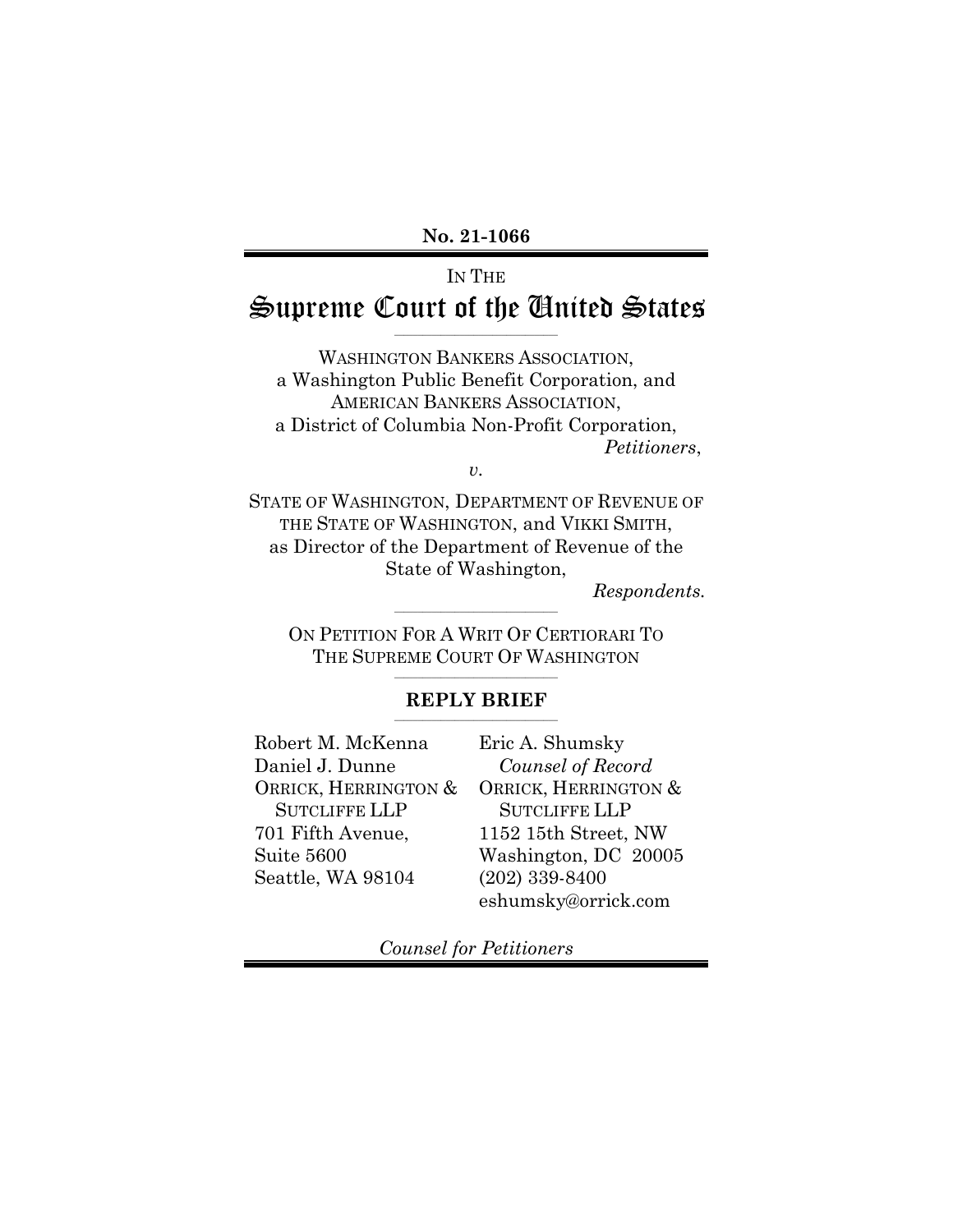# **TABLE OF CONTENTS**

| The Lower Courts Are Divided Over The<br>$\mathbf{L}$<br>Constitutionality Of Laws That<br>Discriminate On The Basis Of A Proxy For |  |  |  |
|-------------------------------------------------------------------------------------------------------------------------------------|--|--|--|
| II. The Washington Surtax Is<br>Unconstitutional Discrimination By                                                                  |  |  |  |
| A. Washington's defense of the surtax<br>turns on irrelevant features and                                                           |  |  |  |
| The decision below is irreconcilable<br>$\mathbf{B}$                                                                                |  |  |  |
|                                                                                                                                     |  |  |  |
|                                                                                                                                     |  |  |  |

i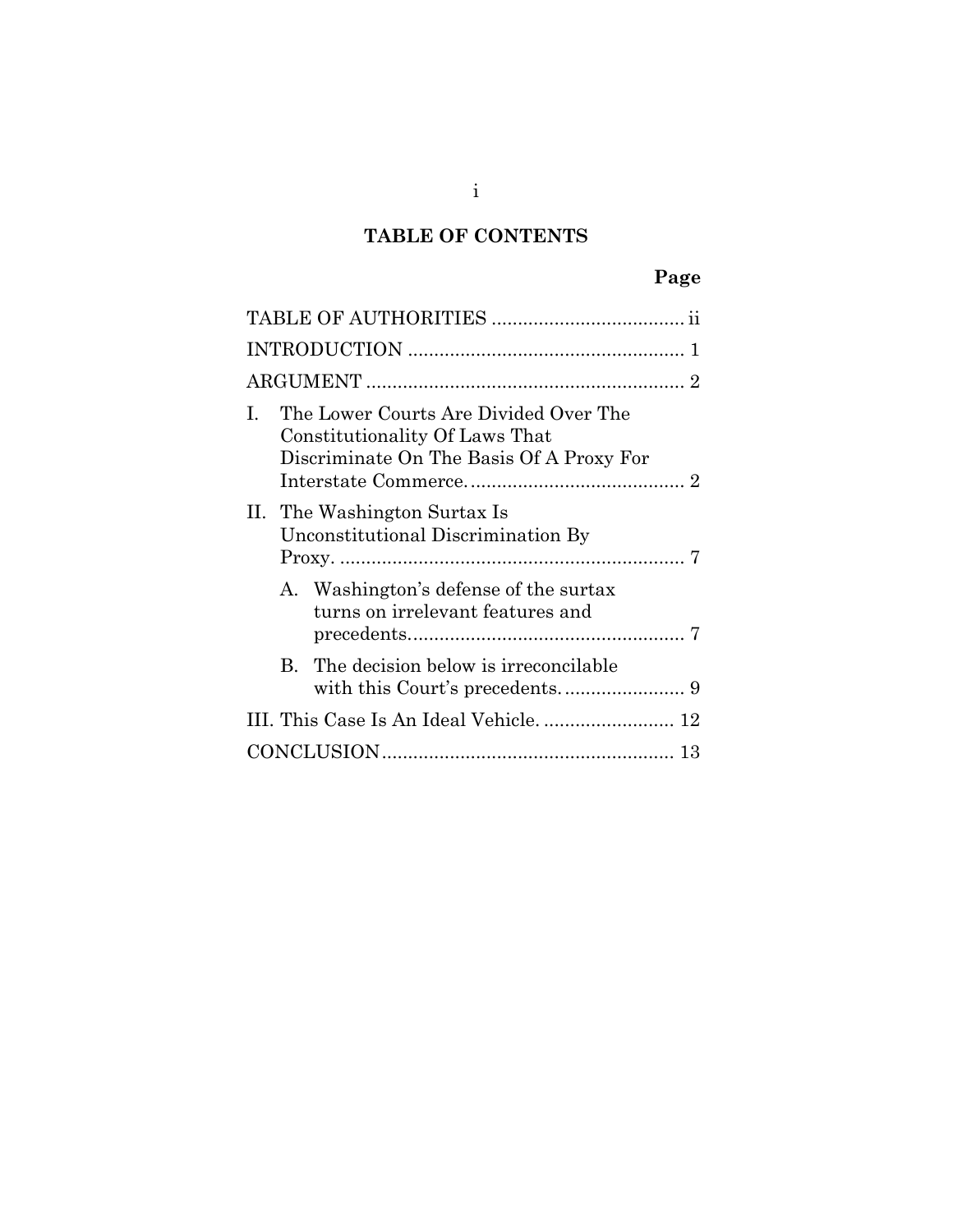# **TABLE OF AUTHORITIES**

# **Page(s)**

## <span id="page-2-0"></span>**Cases**

| Bacchus Imports, Ltd. v. Dias,                        |
|-------------------------------------------------------|
| Best & Co. v. Maxwell,                                |
| Boston Stock Exch. v. State Tax Comm'n,               |
| C & A Carbone, Inc. v. Town of Clarkstown,            |
| Camps Newfound/Owatonna, Inc. v.<br>Town of Harrison, |
| Cherry Hill Vineyards, LLC v. Lilly,                  |
| Commonwealth Edison Co. v. Montana,                   |
| Comptroller of Treas. of Maryland v. Wynne,           |
| Exxon Corp. v. Governor of Maryland,                  |
| Family Winemakers of California v. Jenkins,           |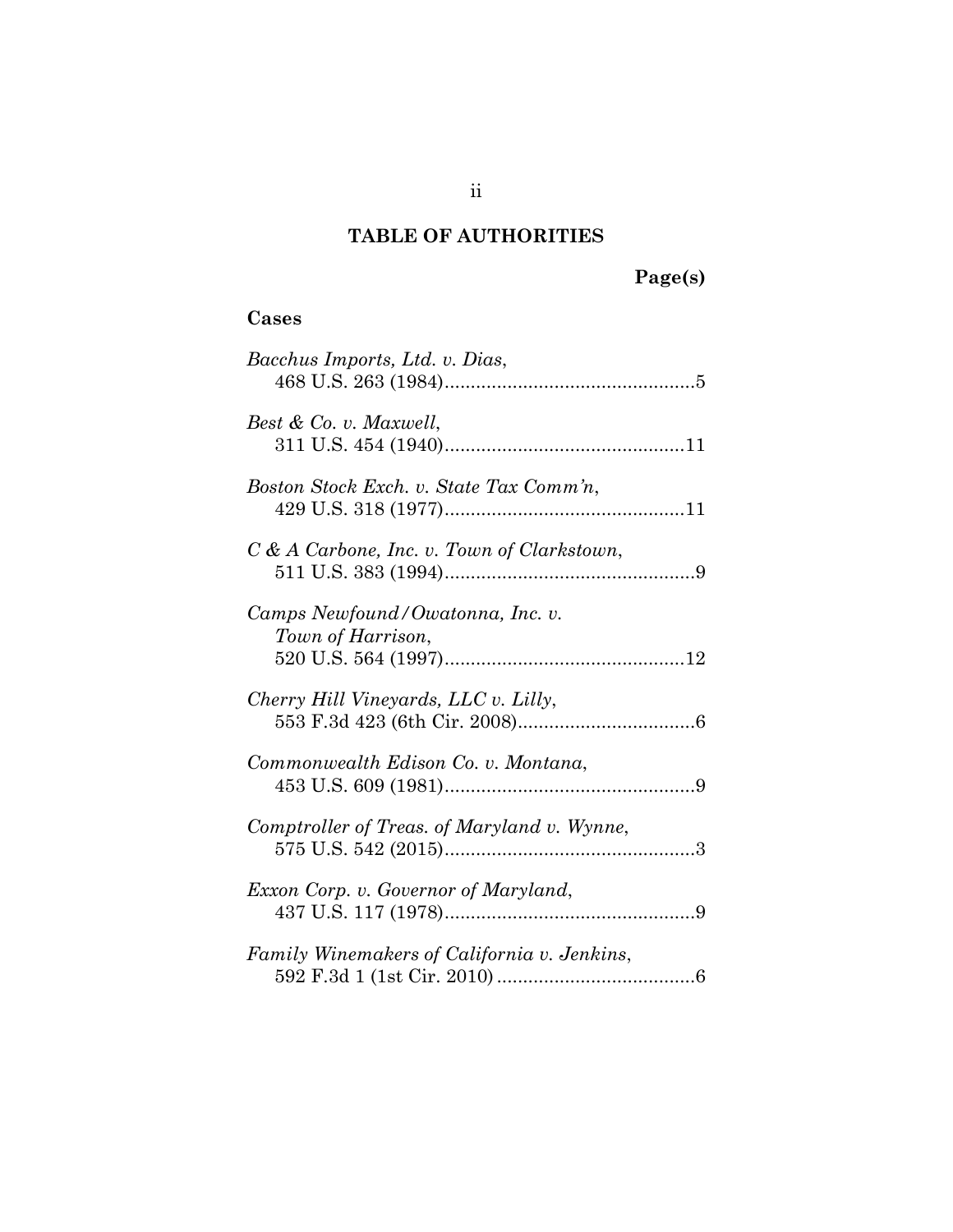| Fox v. Standard Oil Co.,                                     |
|--------------------------------------------------------------|
| Fulton Corp. v. Faulkner,                                    |
| Great Atl. & Pac. Tea Co. v. Grosjean,                       |
| Hunt v. Washington State Apple Advert.<br>$Comm\, n$ ,       |
| Int'l Fran. Ass'n, Inc. v. City of Seattle,                  |
| Jones v. Gale,                                               |
| Lewis v. BT Inv. Managers, Inc.,                             |
| Maxwell v. Bugbee,                                           |
| Wal-Mart Stores, Inc. v. Texas Alcoholic<br>Beverage Comm'n, |
| Walgreen Co. v. Rullan,                                      |
| Walters v. State ex rel. Oklahoma Tax Comm'n,                |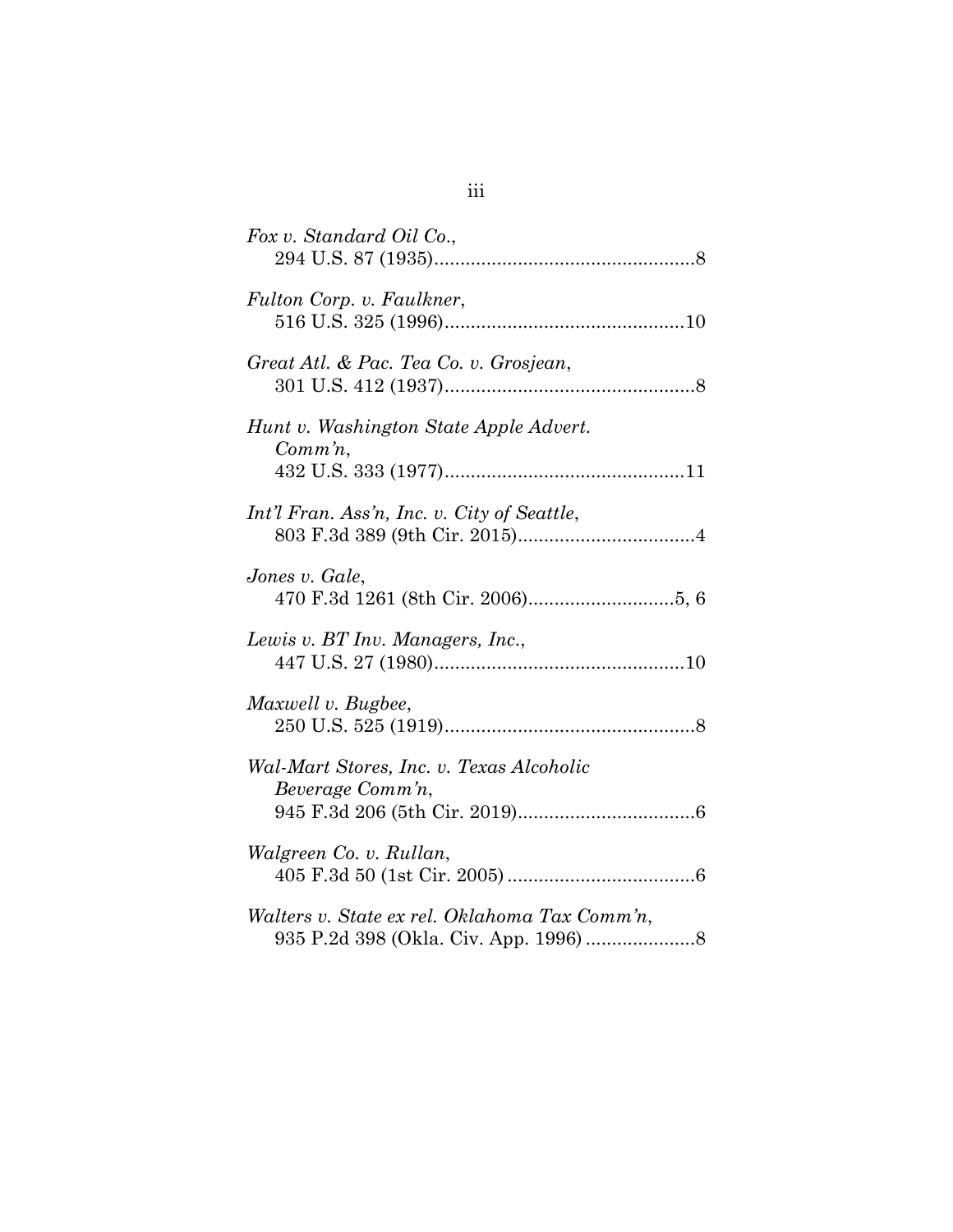| <i>Westinghouse Elec. Corp. v. Tully,</i> |  |
|-------------------------------------------|--|
| Wiesmueller v. Kosobucki,                 |  |
| Rules                                     |  |

|--|--|--|--|--|--|

# **Other Authorities**

| Petition for a Writ of Certiorari, Nat'l   |  |
|--------------------------------------------|--|
| <i>Pork Producers Council v. Ross, No.</i> |  |
|                                            |  |

## iv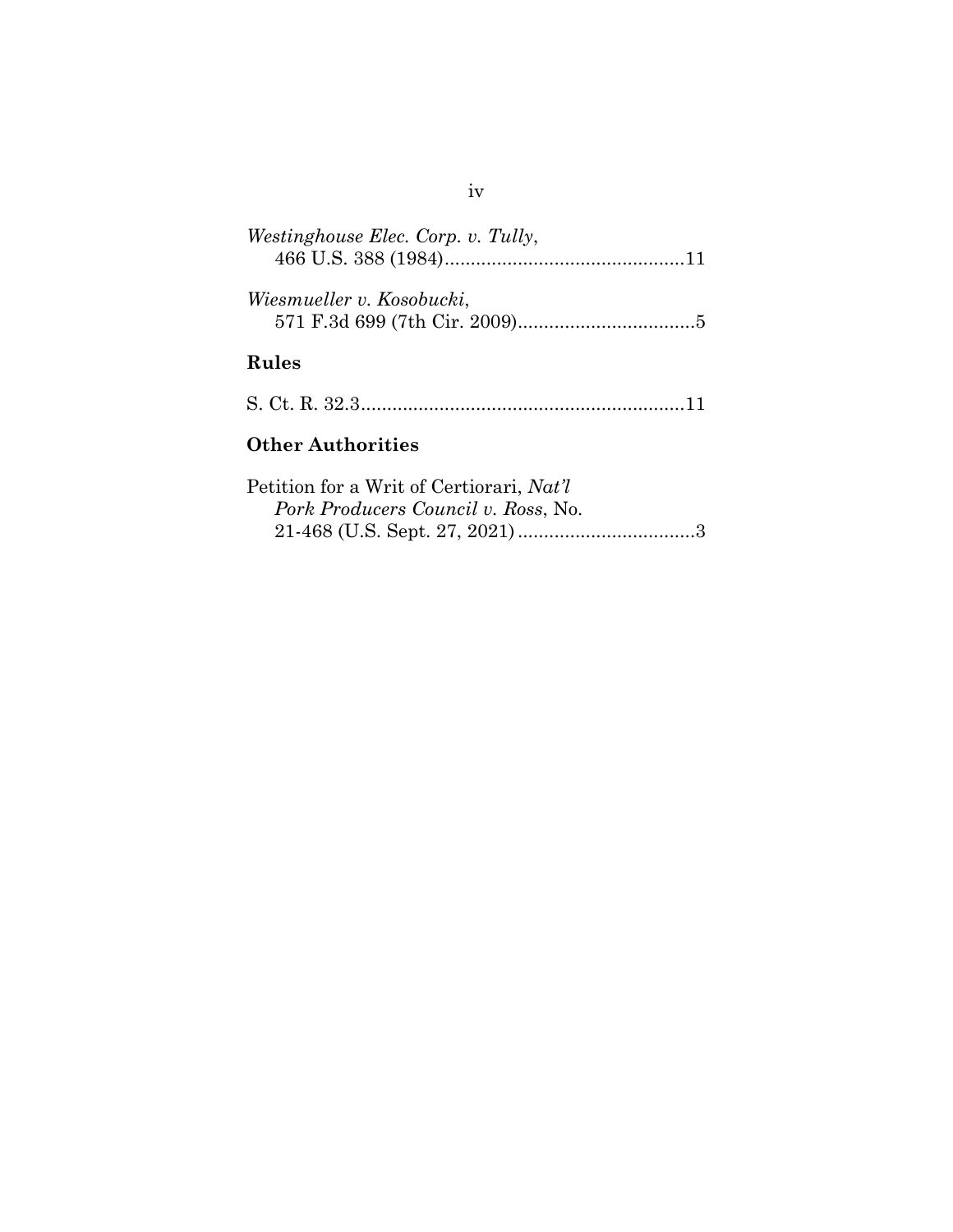#### **INTRODUCTION**

<span id="page-5-0"></span>Washington State enacted a massive surtax that, although cast in ostensibly neutral terms, is triggered by affiliation with entities that engage in extensive interstate commerce—and that falls overwhelmingly on out-of-state businesses, and exclusively on members of large national networks. The undisputed trialcourt record shows that the law has operated as intended: 98% of financial institutions subject to the surtax have their principal places of business outside Washington State, 99.74% of surtax revenue is paid by entities based out of state, and 100% of those paying the surtax are liable only because they are affiliated with interstate banking networks. Pet. 2, 7. Even Respondents' (collectively, "Washington") inappropriate effort to submit new evidence (*see* BIO App.) doesn't purport to dispute these last two, incredibly telling, facts.

Washington instead emphasizes that the surtax does not *expressly* favor local over interstate interests. The Washington Supreme Court made that same mistake, thereby running afoul of this Court's precedents and deepening acknowledged divisions about when laws that are triggered by proxies for interstate commerce violate the Commerce Clause. Washington argues that those divisions are merely the result of factual differences among cases but ignores the divisions among those courts on this critical question of law. And, as multiple amici explain, accepting Washington's reasoning would pave the way for other states to evade the Commerce Clause by clothing discriminatory standards in facially neutral garb and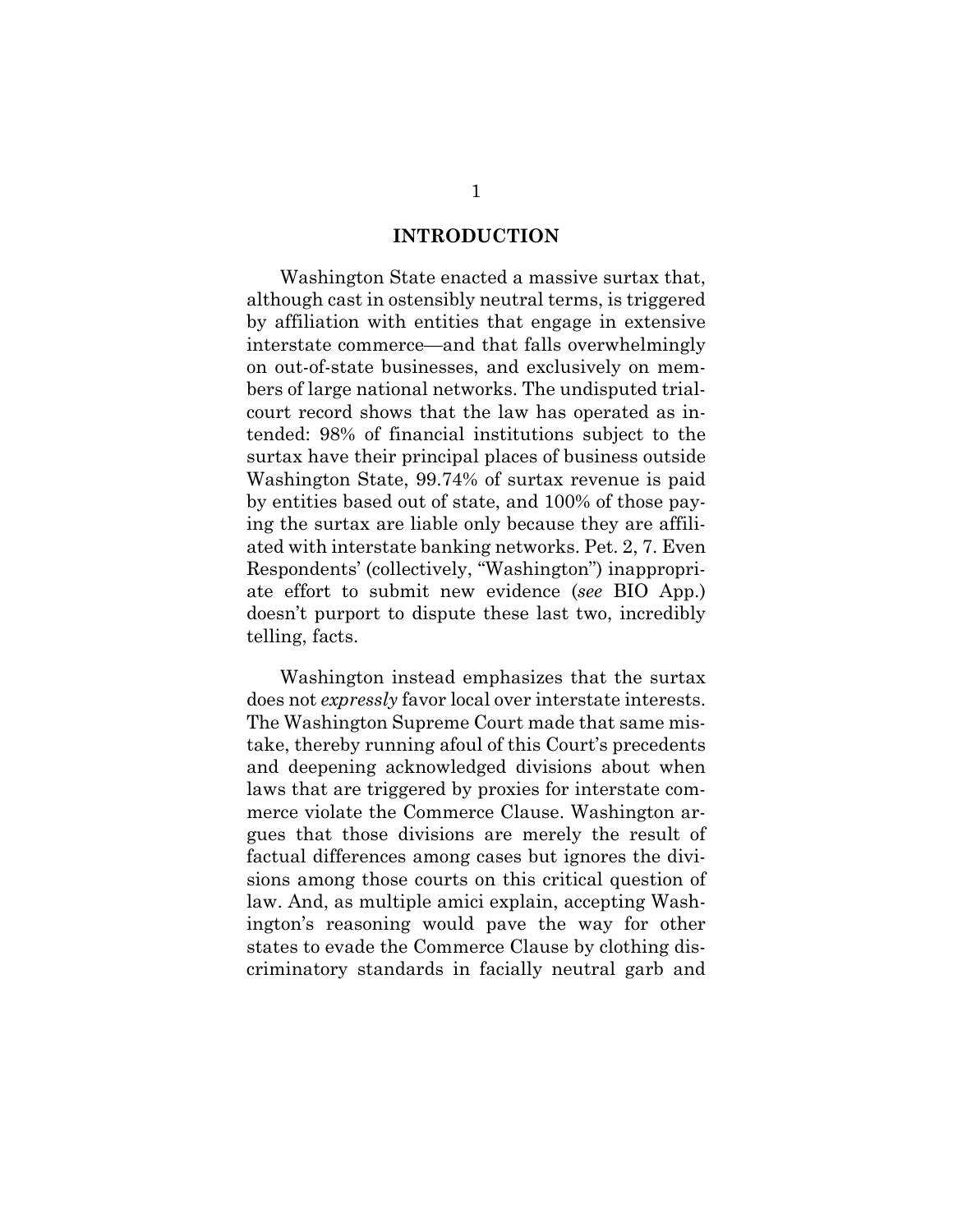achieving a time-honored, but unconstitutional, goal: funding state budgets on the backs of out-of-staters.

Much of the rest of the Brief in Opposition turns on a misplaced view of tax exceptionalism. Washington argues that a tax that is "apportioned"—i.e., includes only in-state income in the tax *base*—cannot violate the Commerce Clause. But this Court has held otherwise. Pet. 26-27. And the discriminatory mechanism here is not the tax base, but the higher tax *rate* (nearly double), which is triggered when a group affiliated with the taxpayer earns a \$1 billion profit anywhere in the world. That is, the tax targets interstate commerce for disfavored treatment. Elsewhere, Washington tries to reframe this case as a referendum on graduated tax rates. But nothing about this case calls into question garden-variety graduated tax rates, and nothing about the Washington Supreme Court's reasoning is limited to the tax context. On the contrary, this case raises a core question concerning the Commerce Clause about which numerous courts are badly and expressly divided. The Court should grant review.

#### **ARGUMENT**

<span id="page-6-1"></span><span id="page-6-0"></span>**I. The Lower Courts Are Divided Over The Constitutionality Of Laws That Discriminate On The Basis Of A Proxy For Interstate Commerce.**

**A.** As the Petition details, there is deep and acknowledged division in the lower courts about whether and when laws that impose disfavored treatment on out-of-state businesses based on a proxy for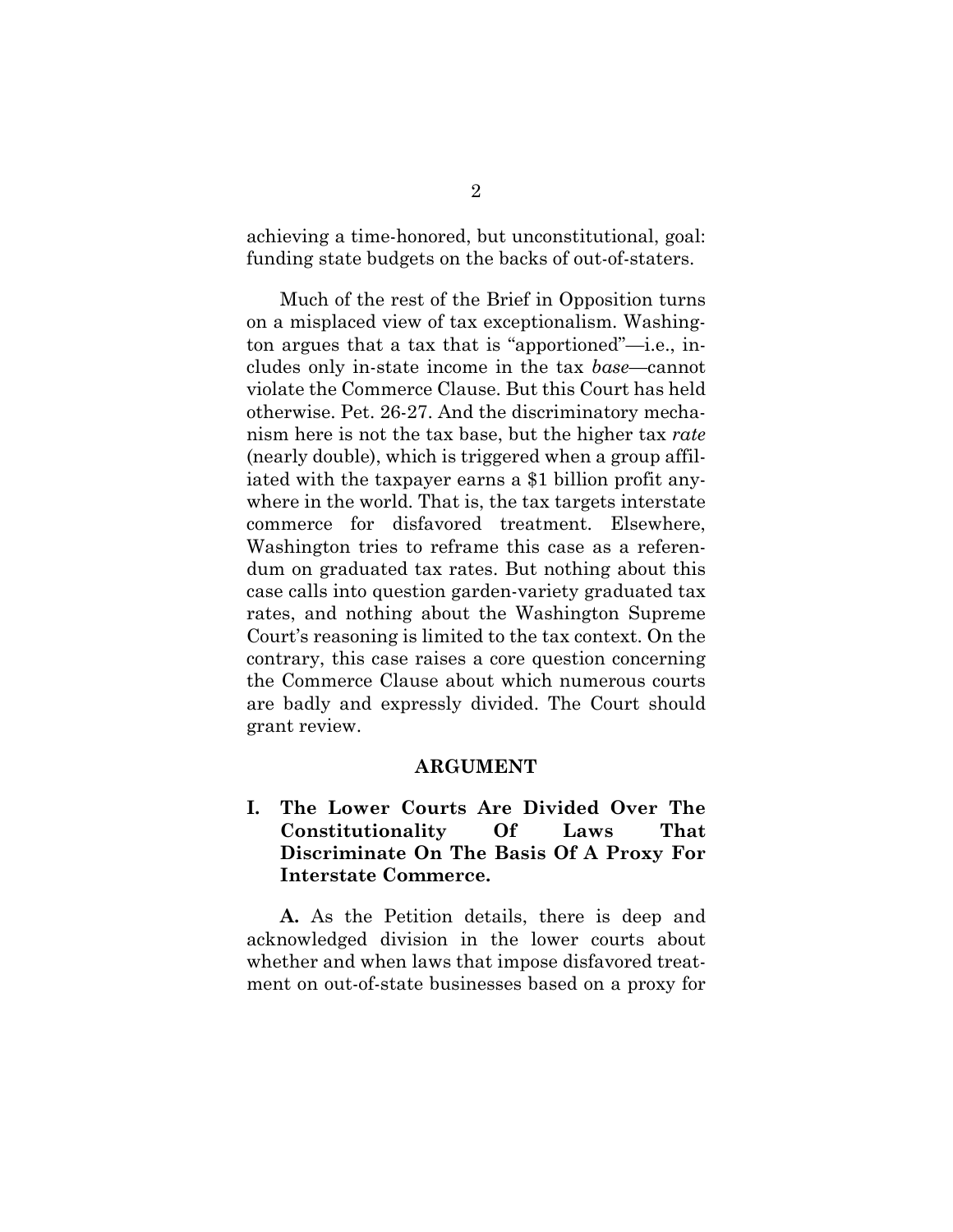interstate commerce impermissibly discriminate against interstate commerce. Pet. 10-19, 24-25, 27-28.

Washington principally dismisses this division as the product of "different facts and different regulatory regimes." BIO 25; *see* BIO 33-34. But that can be said about almost any case implicating any circuit split. On that reasoning, the Court should not have granted certiorari on the Commerce Clause issue in *National Pork Producers Council v. Ross* (No. 21-468) because there is no circuit conflict about the constitutionality of pig-rearing statutes. Yet the Court often reviews laws with "unusual feature[s]" that nonetheless implicate fundamental Commerce Clause principles. *Comptroller of Treas. of Maryland v. Wynne*, 575 U.S. 542, 545 (2015). Here, likewise, regardless of whether lower courts have divided on the narrow question of the constitutionality of "apportioned taxes based on profit," BIO 25, review is warranted to address the broader, critical question of whether an otherwise discriminatory law is immune from Commerce Clause scrutiny because it classifies based on stand-ins for interstate commerce.[1](#page-7-0)

Washington's claim that we "manufacture[d]" the conflict over discrimination by proxy, BIO 24, is refuted by the courts themselves, which are in

<span id="page-7-0"></span><sup>&</sup>lt;sup>1</sup> If the Court does not grant this petition, it may hold it pending the resolution of *Pork Producers*. That case implicates whether a statute is immune from Commerce Clause scrutiny if it directly regulates only in-state activity, regardless of its effect on interstate commerce. *See* Pet. 15, *Pork Producers* (No. 21- 468). Washington's apportionment argument assumes the answer, and in adopting it, the Washington Supreme Court deepened division on that score. *See* Pet. 27-28.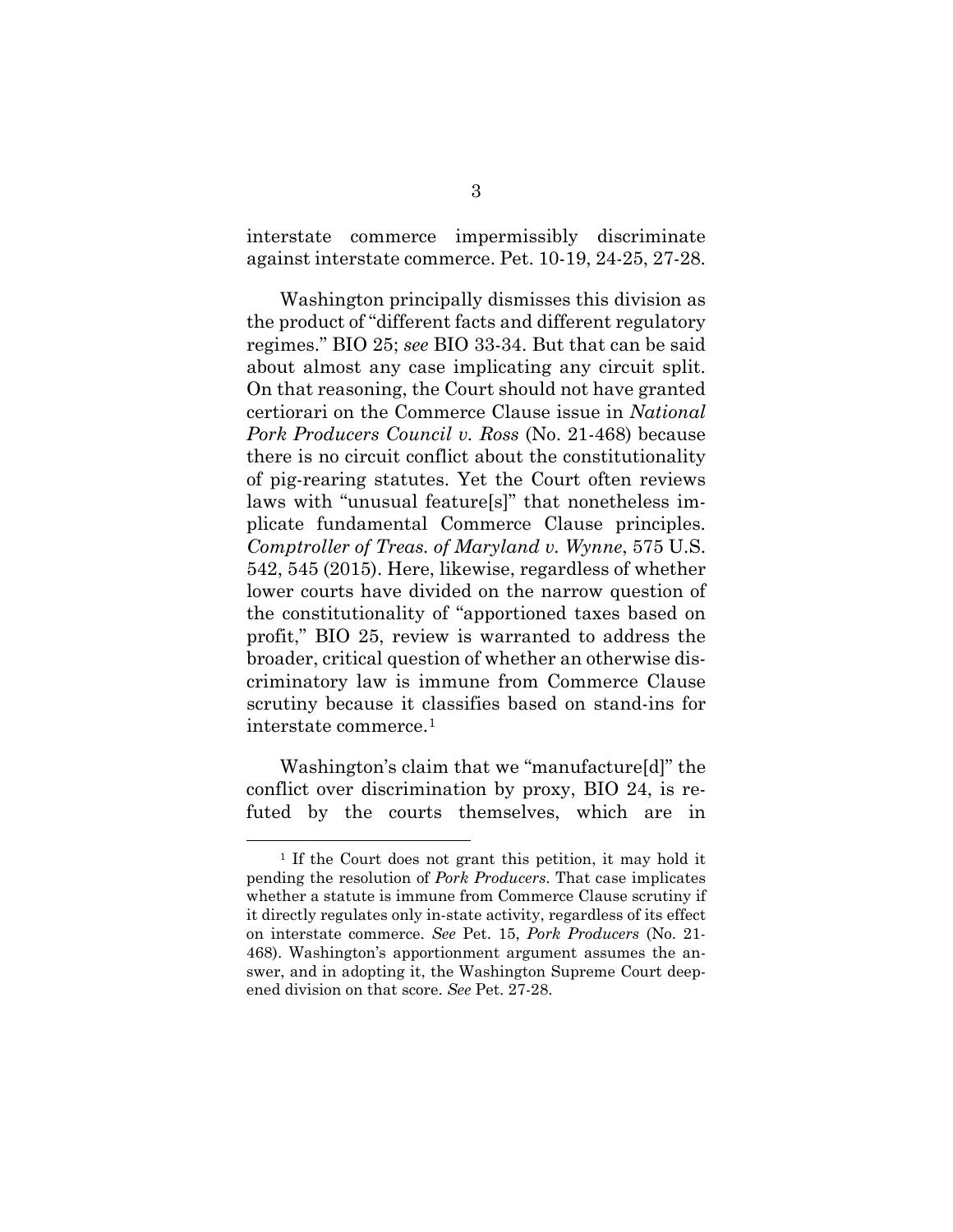conversation—and open disagreement—with each other. The Seventh Circuit has specifically relied on the Eleventh Circuit's cases to find discrimination by proxy. Pet. 13. On the other side, the Ninth Circuit recognized that those Eleventh Circuit cases are "at odds with" other circuit cases with which it aligned itself. *Int'l Fran. Ass'n, Inc. v. City of Seattle*, 803 F.3d 389, 404 n.7 (9th Cir. 2015); *see* Pet. 16-17. It did not merely "acknowledge[]" those cases and distinguish them factually, BIO 32; it candidly admitted that it is "difficult to reconcile" decisions addressing measures that "impose[] costs on a class of businesses said to be highly correlated with out-of-state firms or interstate commerce," 803 F.3d at 403-04 (quotation marks and citation omitted)*.*

**B.** Ignoring this explicit acknowledgment of conflict, Washington tries to chip away at the cases by distinguishing them factually. As the Petition explains, at least five courts of appeals recognize that discrimination by proxy violates the dormant Commerce Clause. Pet. 11-15.

Washington tries to distinguish the First, Sixth, and Eleventh Circuits' cases from this case on the grounds that they involve "[1] *regulatory* distinctions that are alleged to [2] prohibit or substantially limit competition in a local market." BIO 25 (emphasis added); *see* BIO 24-28. But Washington is wrong that "regulatory" laws are categorically different from taxes and that "this Court has established an entirely distinct body of law addressing constitutional challenges to taxes." BIO 34. On the contrary, in tax cases this Court often relies on cases assessing non-tax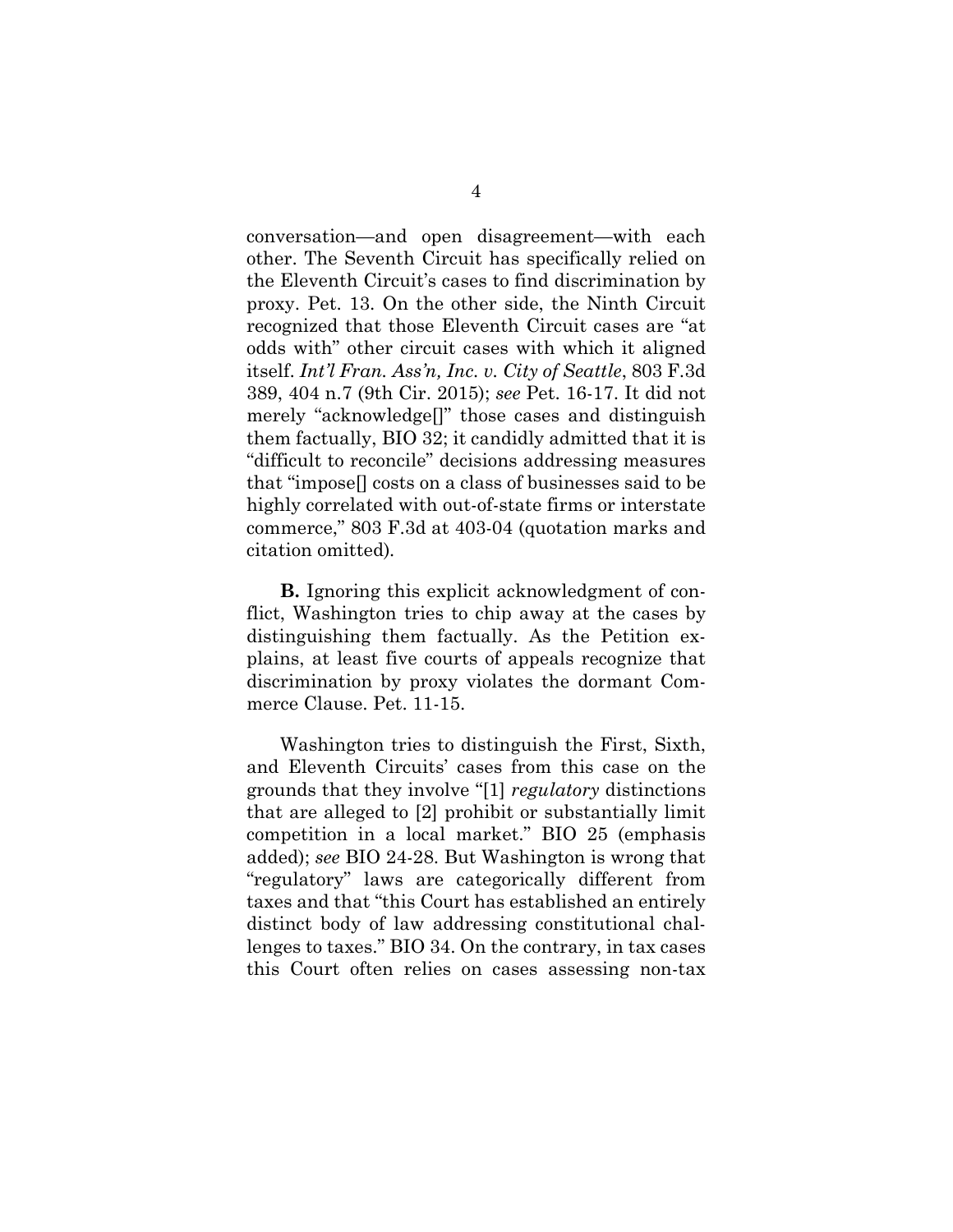regulations. *E.g.*, *Bacchus Imports, Ltd. v. Dias*, 468 U.S. 263, 270 (1984).

As to whether competition must be *prohibited*, that question itself is the subject of lower-court conflict, a point the Petition raised (at 24-25) and Washington ignores. That division persists—and was deepened by the decision below—notwithstanding precedent making plain that a complete prohibition on competition is sufficient but not necessary to establish a constitutional violation. Pet. 24. The cases with statutes that "substantially limit[ed] competition," BIO 25, aren't distinguishable either; nearly doubling the tax rate on certain businesses does just that. The Washington surtax limits competition because it lowers taxpayers' profitability, impacting "pricing, investment and other business decisions." CP 298-309 (bank declarations); *see* Chamber of Commerce Br. 13-18.

Washington also seeks (at 28-29) to distinguish the Seventh and Eighth Circuit cases discussed in the Petition (at 12-14). Washington argues that *Wiesmueller v. Kosobucki*, 571 F.3d 699 (7th Cir. 2009), is irrelevant because the claim there was merely allowed to proceed. But the *reason* the claim went forward is that, unlike the Washington Supreme Court, the Seventh Circuit held that the complaint sufficiently alleged discrimination even though the classification (the diploma privilege) was not expressly cast in terms of state residency. *Id.* at 704-05. The same is true of the farming initiative in *Jones v. Gale*, 470 F.3d 1261 (8th Cir. 2006). True, the court labeled the law "facially discriminatory," *id.* at 1267, but the court was not using that term in the way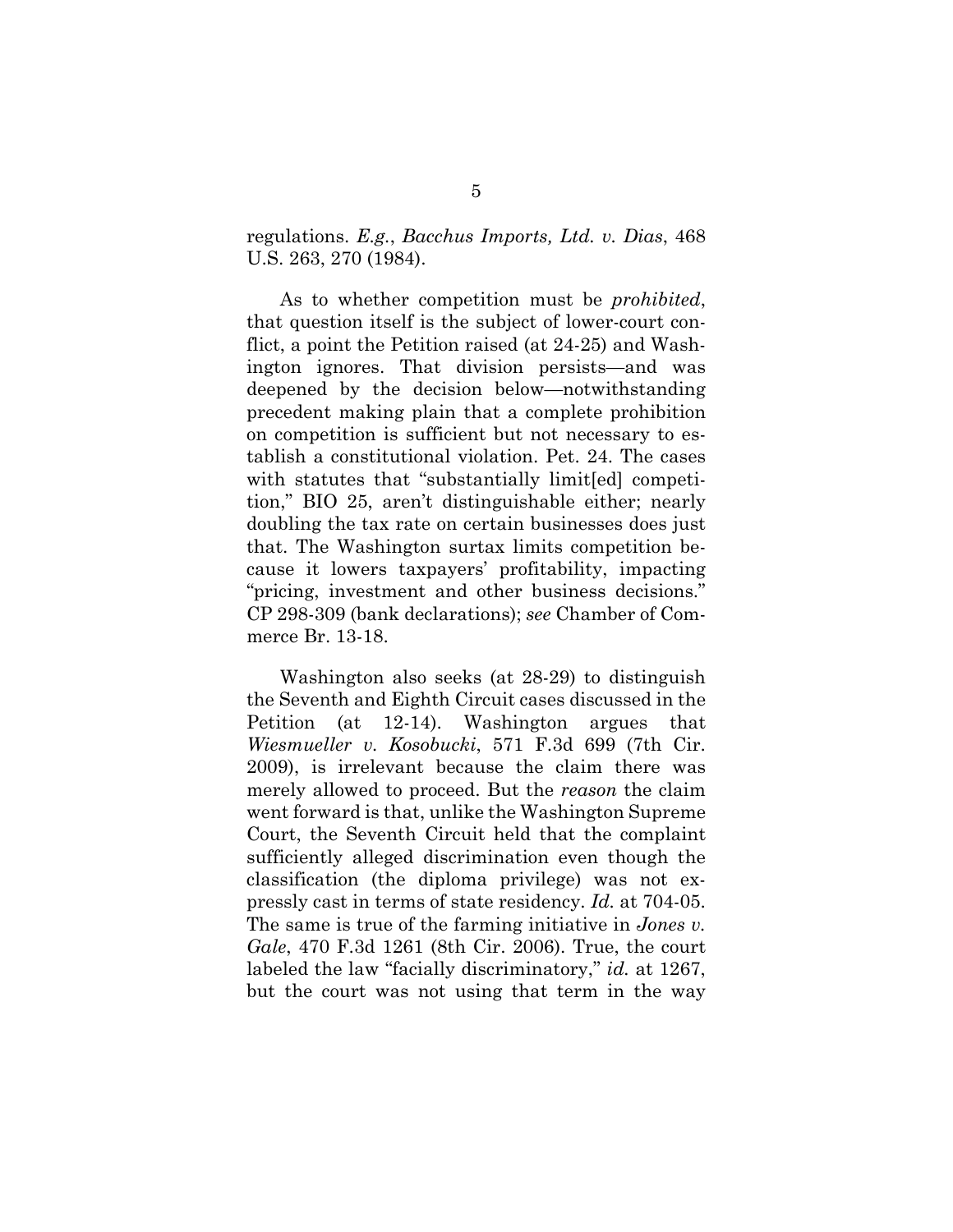Washington does—to denote a law that expressly "draws ... distinction[s] between in-state and out-ofstate businesses," BIO 6. After all, that law "d[id] not expressly prohibit the owning of agricultural land by out-of-state citizens and d[id] not exclude solely outof-state corporations." 470 F.3d at 1267.

**C.** Finally, Washington tries to explain away the other side of the split, i.e., cases that didn't find discrimination by proxy. *Compare* Pet. 16-18, *with* BIO 29-34. Of course those courts didn't come out and "say" they are "allow[ing] ... authorities to use proxies for interstate commerce to disadvantage out-of-state interests," BIO 29, but that is exactly what they did. In *Wal-Mart Stores, Inc. v. Texas Alcoholic Beverage Commission*, 945 F.3d 206 (5th Cir. 2019), the Fifth Circuit did just that when it permitted the state to prohibit public corporations from obtaining liquor permits, because (it said) the law was facially neutral and did not prevent all out-of-state businesses from obtaining permits. That ruling is directly at odds with the First Circuit's decisions in *Family Winemakers of California v. Jenkins*, 592 F.3d 1, 13 (1st Cir. 2010), and *Walgreen Co. v. Rullan*, 405 F.3d 50, 58 (1st Cir. 2005), and the Sixth Circuit's decision in *Cherry Hill Vineyards, LLC v. Lilly*, 553 F.3d 423, 433 (6th Cir. 2008), which found discriminatory effects where (as in *Wal-Mart*) the laws were facially neutral and the favored group was not exclusively composed of in-state entities.

Washington downplays the other cases rejecting discrimination by proxy as turning on inadequate evidence of discriminatory effects. BIO 29-33. But the question of what evidence is legally sufficient—and in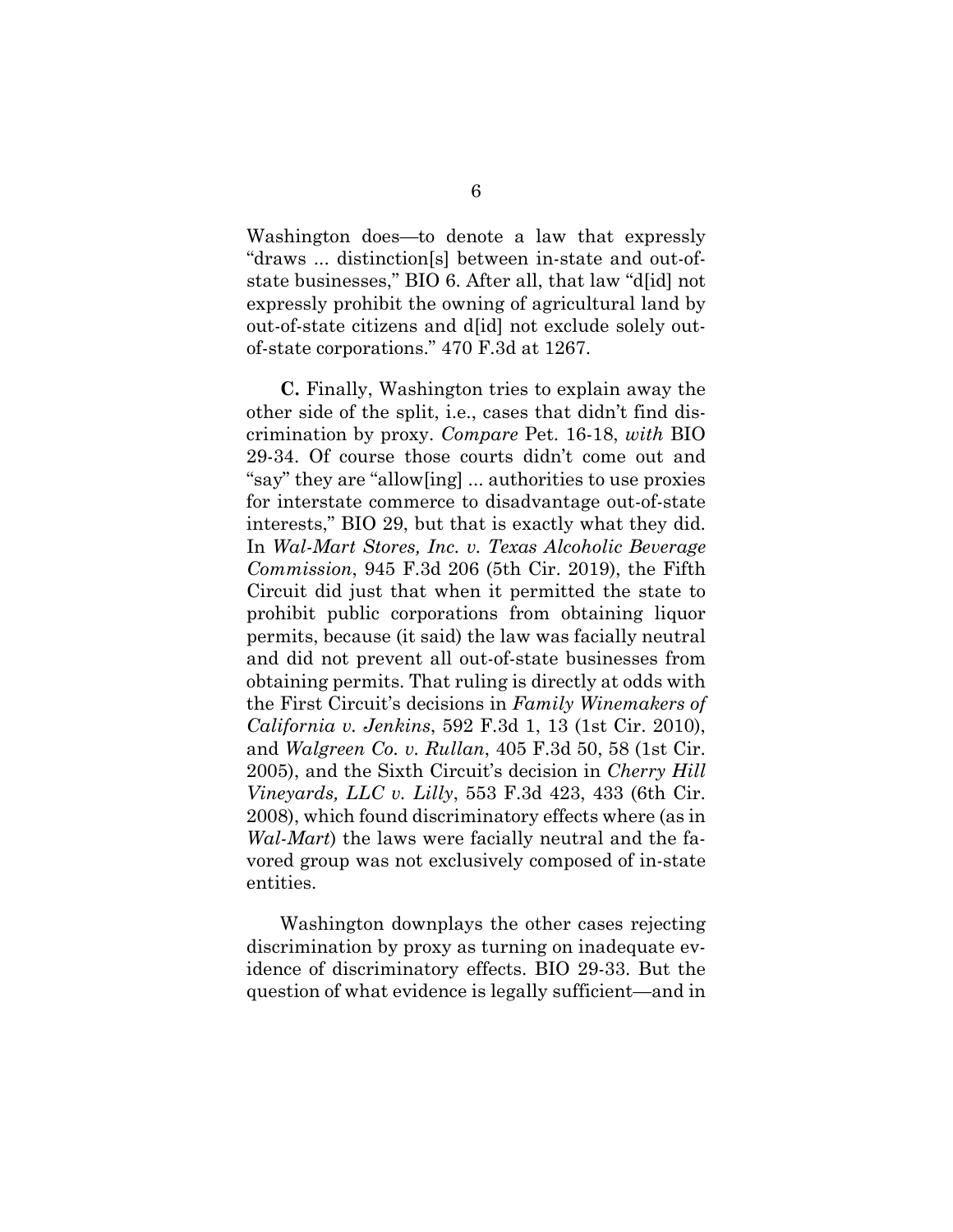particular, when discrimination by proxy violates the Commerce Clause—is precisely the legal question presented by this case. As the Petition explains (at 16- 18), these cases answer that fundamental question differently than the numerous cases described above.

## <span id="page-11-0"></span>**II. The Washington Surtax Is Unconstitutional Discrimination By Proxy.**

## <span id="page-11-1"></span>**A. Washington's defense of the surtax turns on irrelevant features and precedents.**

Under this Court's precedents, a law unconstitutionally discriminates against interstate commerce when it disproportionately burdens out-of-state entities based on a proxy for extensive participation in interstate commerce. Pet. § II. Washington primarily defends the surtax on grounds that have nothing to do with whether it is discriminatory. Specifically, Washington says the surtax is constitutional because it bears a substantial nexus to the state, the tax *base* is fairly apportioned, and the surtax does not apply to extra-jurisdictional income. BIO 14-16, 20-24.

Washington's emphasis on apportionment is particularly misplaced. As the Petition explains (at 26), it is irrelevant that the surtax is measured only on instate income (which means the "tax base" is fairly apportioned, BIO 15); rather, the discrimination inheres in the tax *rate*, which is greatly increased on the basis of profits that any affiliate in the taxpayer's "group" earns around the world (which means the tax rate is *not* fairly apportioned to in-state profits).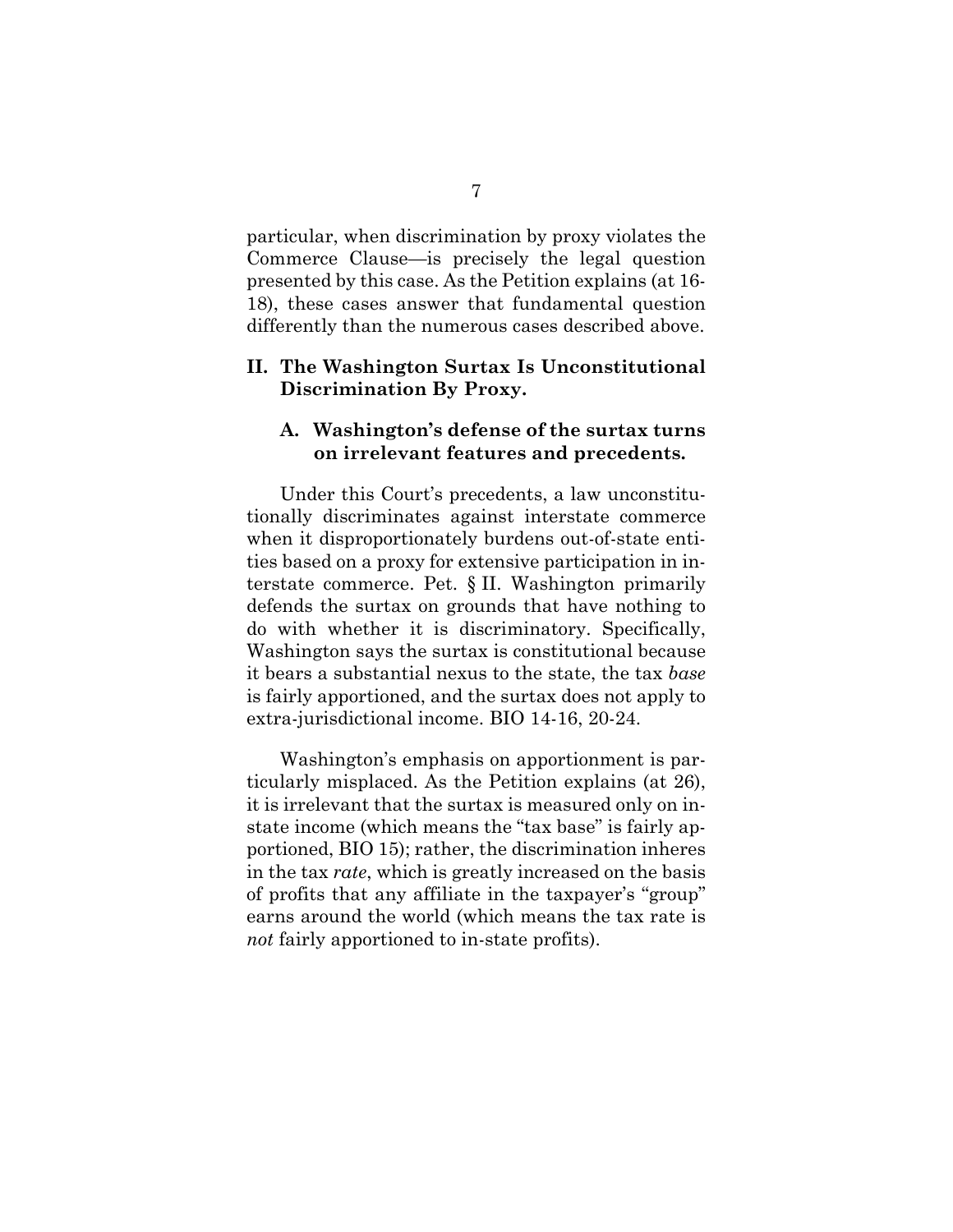Washington ignores this critical point about the discriminatory tax *rate*. All of its cases (at 15-16) involve apportioned tax *bases*. But the discriminatory tax rate is what makes the law unconstitutional and sets it apart from every other graduated corporate income or business gross receipts tax—save for the equally suspect digital services tax Maryland and other states have recently proposed. *See* COST Br. 13- 22; Chamber of Commerce Br. 4; IPT Br. 18. Given the uniquely pernicious rate trigger here, it is simply not true that "Petitioners' theory would call all [graduated taxes] into question." BIO 1-2; *see* COST Br. 10.

It is similarly beside the point whether the surtax is extraterritorial. BIO 20-24. The question in this case is one of discrimination. Moreover, in the cases cited by Washington, the Court resolved claims under the Due Process and Equal Protection Clauses, not the dormant Commerce Clause; reversal here therefore would not "overturn" a single precedent, let alone "decades of [it]," BIO 24.[2](#page-12-0) Even then, the question was not whether there was discrimination (the question presented in this case), but whether any discrimination was "arbitrary" or "[ir]rational"[3—](#page-13-1)a standard

<span id="page-12-0"></span><sup>2</sup> Of the six lower-court decisions cited by Washington (at 22-23), only one involved the Commerce Clause, and there the court concluded that the "factual predicate" of the claim—that the law discriminates against foreign income—was absent because the law "does not tax foreign income." *Walters v. State ex rel. Oklahoma Tax Comm'n*, 935 P.2d 398, 402 (Okla. Civ. App. 1996).

<sup>3</sup> *Great Atl. & Pac. Tea Co. v. Grosjean*, 301 U.S. 412, 419, 422 (1937); *Maxwell v. Bugbee*, 250 U.S. 525, 542 (1919); *Fox v. Standard Oil Co*., 294 U.S. 87, 101 (1935).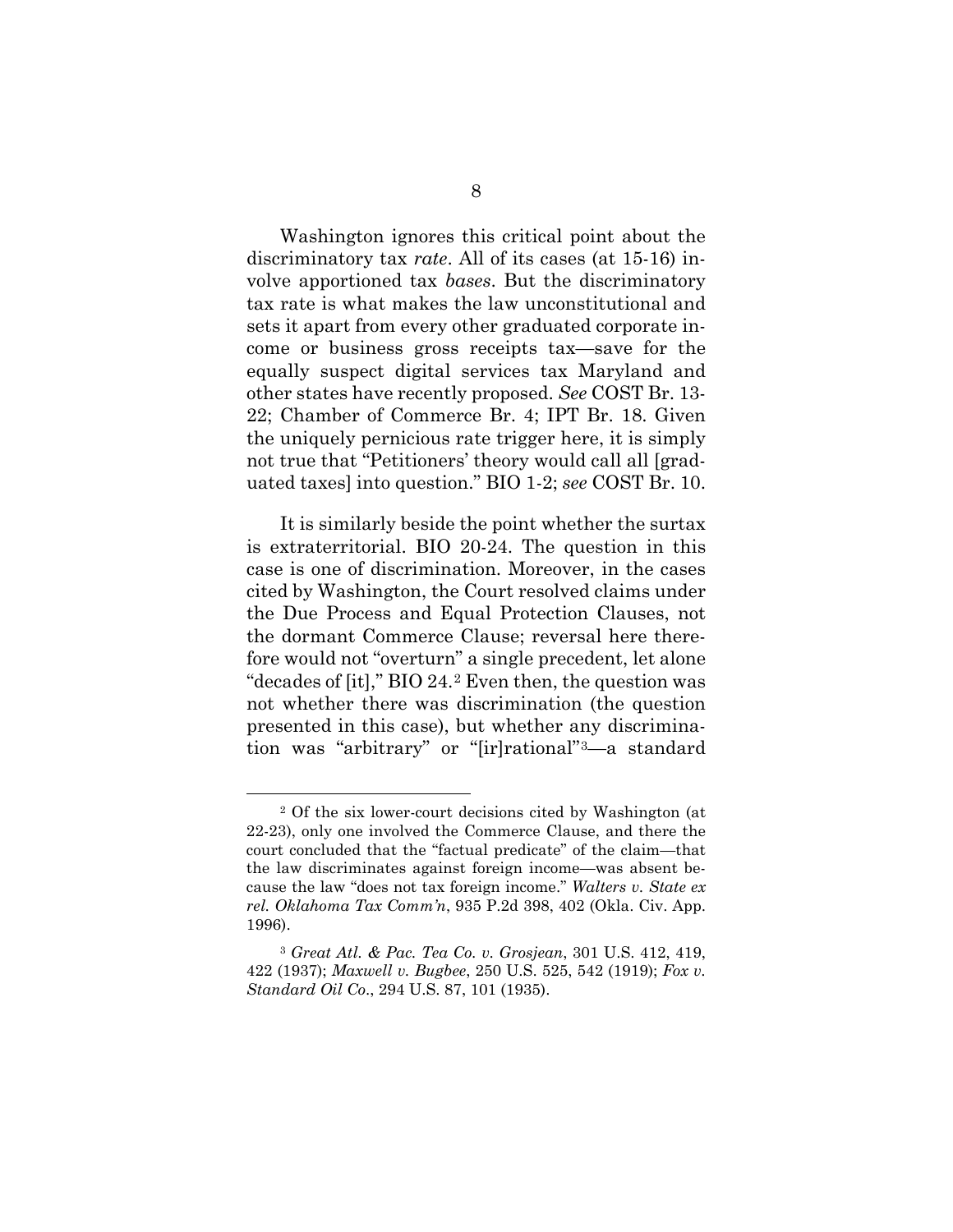much lower than the Commerce Clause's standard of "*per se* invalid[ity]," *C & A Carbone, Inc. v. Town of Clarkstown*, 511 U.S. 383, 392 (1994). That presumably is why neither Washington nor the Washington Supreme Court even cited those cases below.

### <span id="page-13-0"></span>**B. The decision below is irreconcilable with this Court's precedents.**

**1.** When it comes to the surtax's discriminatory *effect*, Washington (like the decision below) repeatedly asserts that the surtax is *facially* neutral. BIO 17-19. But facial neutrality does not excuse discriminatory effects. *See* Pet. 11, 19-20, 29 (citing cases). A contrary rule would immunize a broad swath of discriminatory laws, thereby "depriv[ing] th[e] [discriminatory-effects] rule of all force." Chamber of Commerce Br. 3; *see* Pet. 28-30.

**2.** Washington fails to reconcile the decision below with this Court's numerous authorities concerning discriminatory effects. *See* Pet. 19-22.

Like the court below, Washington is wrong to rely (at 12-13, 19-20) on *Commonwealth Edison Co. v. Montana*, 453 U.S. 609 (1981), and *Exxon Corp. v. Governor of Maryland*, 437 U.S. 117 (1978). *See* Pet. 22-26 & n.8. In *Commonwealth Edison*, for example, there was no discrimination because all the taxpayers were based in state; the impact on out-of-staters was merely second order.

<span id="page-13-1"></span>At most, those cases stand for the proposition that some incidental disparate impact on out-of-state companies does not necessarily establish unconstitutional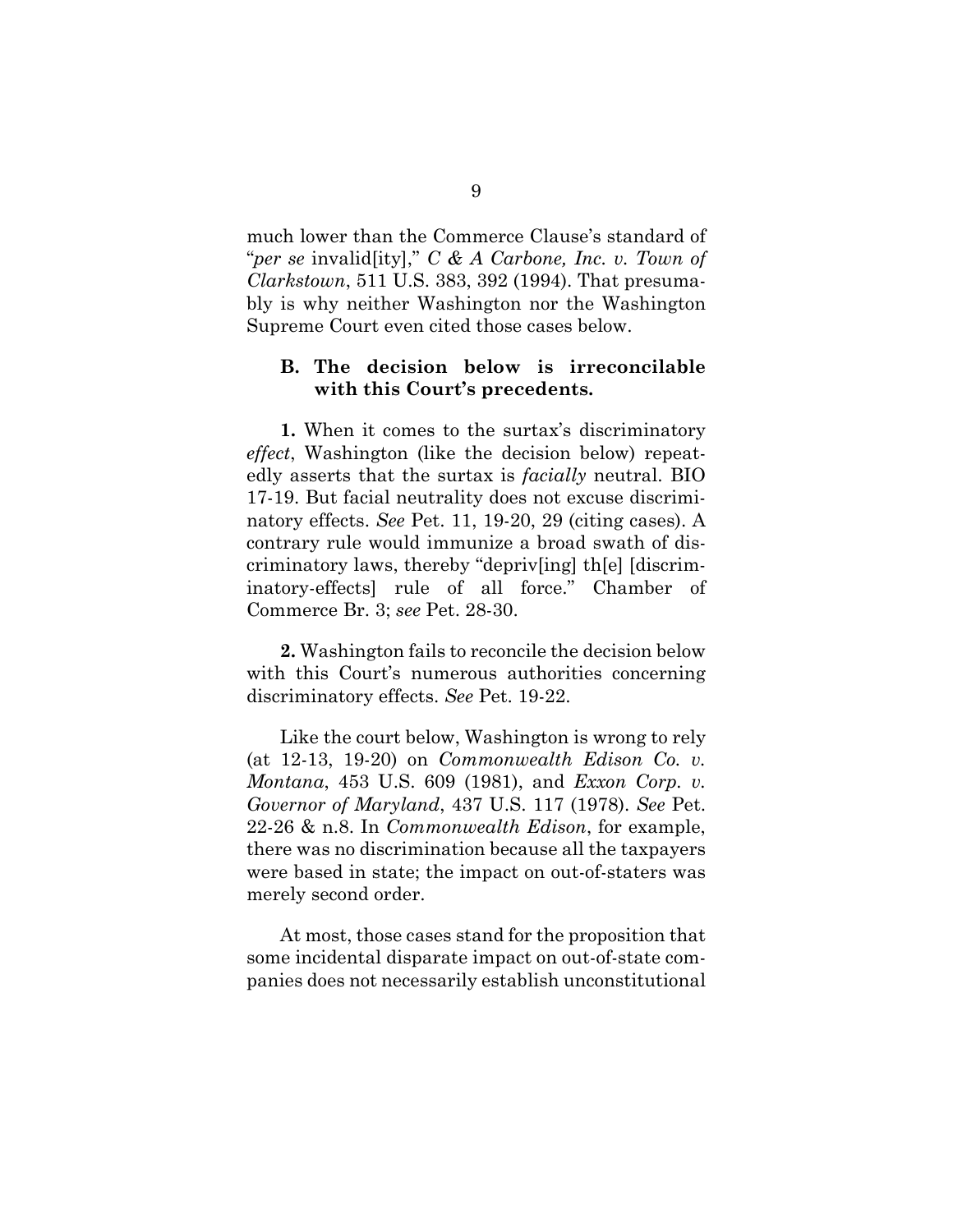discriminatory effects. But that does not mean that such disparate impact is "of no moment." Pet. App. 14a. And nothing about the discriminatory effect here was incidental: It is the direct effect of the Legislature's decision to regulate based on a proxy for participating in interstate commerce. In short, *Exxon* is not the relevant authority when a law "discriminates among affected business entities according to the extent of their contacts" with the interstate economy. Pet. 25 (quoting *Lewis v. BT Inv. Managers, Inc*., 447 U.S. 27, 42 (1980)) (emphasis omitted). Here, the Washington Legislature selected a trigger for the tax that does just that[.4](#page-14-0)

That makes this case like *Fulton Corp. v. Faulkner*, 516 U.S. 325 (1996), *see* Pet. 21, notwithstanding Washington's attempt to distinguish *Fulton* on the ground that "the amount of a company's revenue subject to Washington's tax does not increase based on the *amount* of business conducted outside the state." BIO 18 (emphasis altered). Although the measure of the tax *base* does not increase in proportion to out-ofstate activity, a company's out-of-state activity triggers a higher tax *rate*, nearly doubling the tax rate levied on that tax base. In short, targeted "megabanks" (Pet. 5) owe more tax precisely because they "participate[] in interstate commerce," *Fulton*, 516

<span id="page-14-0"></span><sup>4</sup> Washington is also wrong that *Exxon* supports the Washington Supreme Court's conclusion "that added costs alone cannot possibly suffice to show discriminatory effects," BIO 20—an admission that the lower court indeed held increased costs are necessary, not sufficient, for a constitutional violation. Washington ignores the many ways in which that position is contrary to *Exxon* (and other precedents) and is the subject of yet another circuit split. Pet. 24-25; *supra* 5.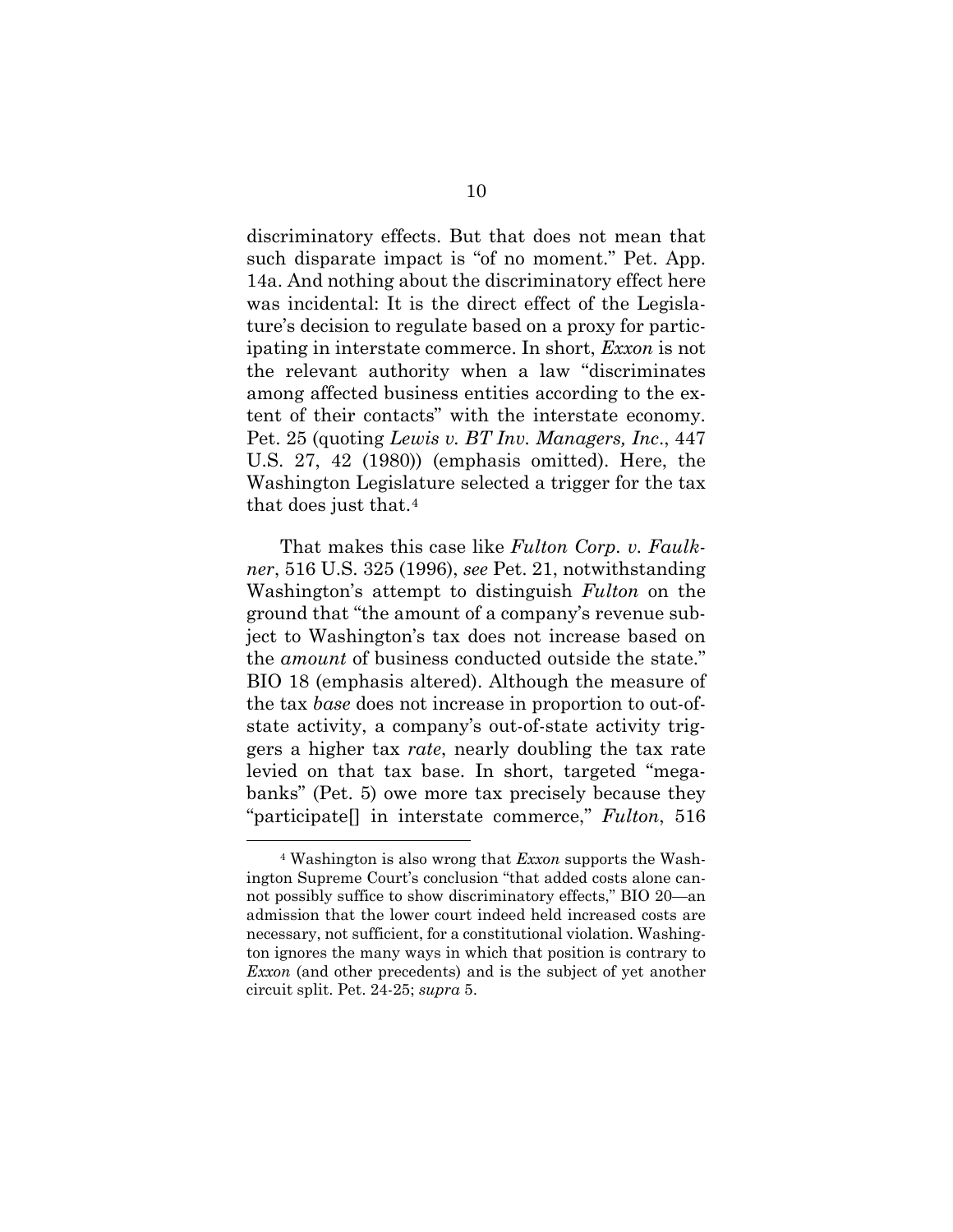U.S. at 333. This Court struck on similar grounds the taxes in *Westinghouse Electric Corp. v. Tully*, 466 U.S. 388, 392-95 (1984), and *Boston Stock Exchange v. State Tax Commission*, 429 U.S. 318 (1977), discussed at Pet. 21-22—cases Washington also ignores.

Finally, Washington seeks to distinguish the critical cases *Hunt v. Washington State Apple Advertising Commission,* 432 U.S. 333 (1977), and *Best & Co. v. Maxwell*, 311 U.S. 454 (1940). It argues they are inapposite because in those cases "the challengers demonstrated an actual discriminatory effect." BIO 18. But Petitioners likewise have shown that the surtax, although ostensibly neutral on its face, heavily burdens out-of-state competitors and does so based on participation in extensive interstate commerce. *Supra* 1; Pet. 20-21.

Washington responds by offering up new evidence before this Court—an attorney affidavit, drafted just days ago, that purports to summarize confidential taxpayer records. BIO App. 1a. This wildly inappropriate submission bespeaks desperation in the face of the undisputed record showing the statute's grossly discriminatory effect. It relies on confidential, extrarecord taxpayer information that has not been authenticated, and which Petitioners have not seen. Washington did not take even the minimal step of complying with Rule 32.3 governing the lodging of non-record material. Moreover, these records hurt rather than help Washington. Even on Washington's account, fully 92% of surtax-payers are based out of state. Tellingly, Washington omits what percentage of *revenue* the 8% of in-state businesses pay, but what the actual record in the case shows is that in-state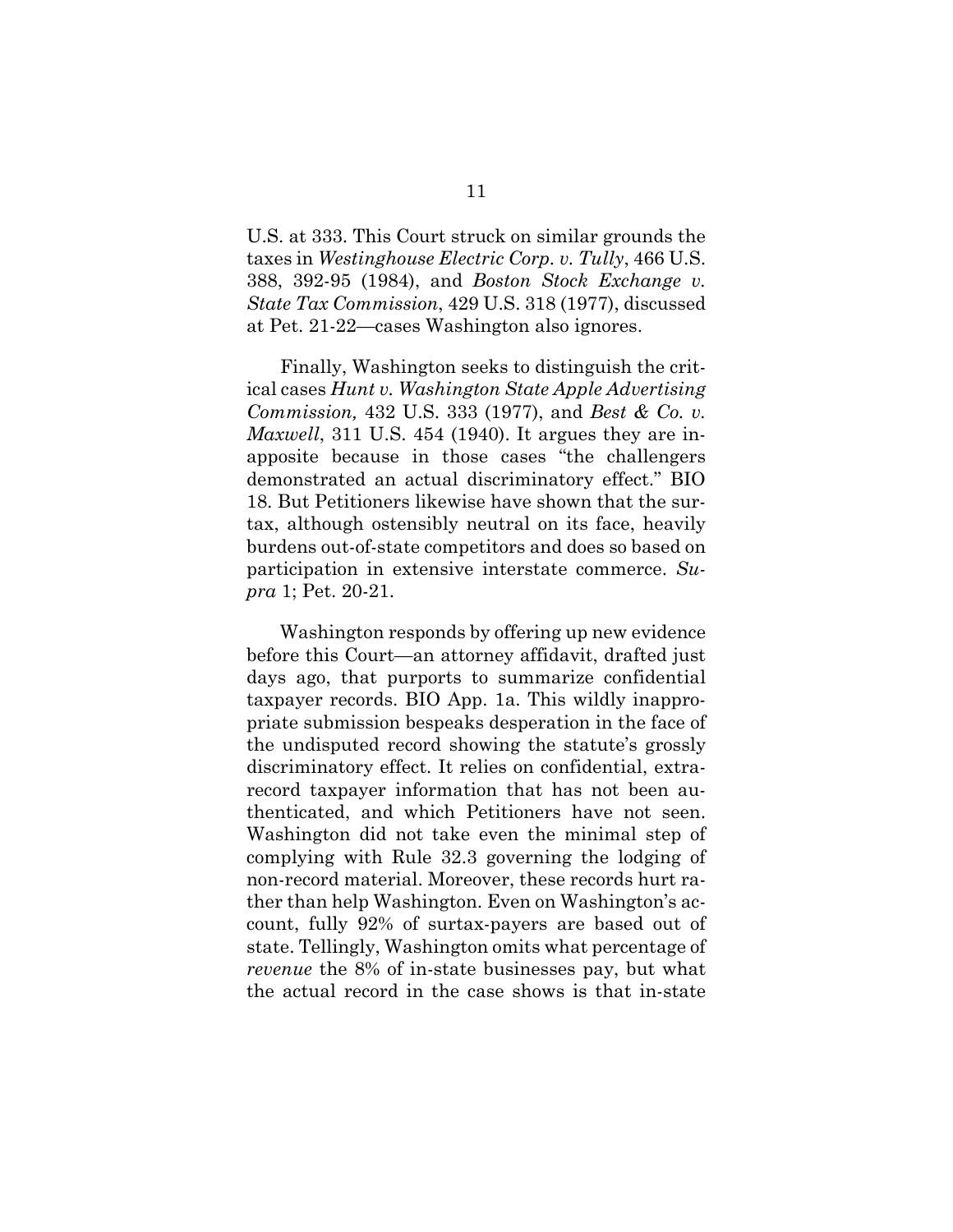taxpayers paid only 0.26% of that revenue. Pet. 7. And nothing in this extra-record evidence undermines the critical fact that, by operation of the Washington statute, 100% of institutions pay the surtax *only* because they are affiliated with out-of-state networks.

### <span id="page-16-0"></span>**III. This Case Is An Ideal Vehicle.**

Washington is wrong that this case is an imperfect vehicle to address the question presented.

Washington criticizes Petitioners for initiating this suit before the law went into effect. BIO 36. But it would be senseless to insist that a plaintiff wait years to bring a discriminatory-effects claim in a case like this, where the discrimination is baked into, and plain from, the law's trigger.

Moreover, Washington does not deny that when the lower courts decided the case, the law was in force; there was a record of its discriminatory effects; and that record—on which the courts based their decisions—was uncontested. The issue is fully ripe for review.

Nor, contrary to Washington's suggestion (at 36- 37) is the evidence of the Legislature's discriminatory purpose any less reason to hear this case. That evidence confirms that the surtax "falls by design in a predictably disproportionate way on out-of-staters" and on interstate activity, *Camps Newfound/Owatonna, Inc. v. Town of Harrison*, 520 U.S. 564, 579 (1997). In other cases, it might not be so apparent what the Legislature was up to. Here, there can be no doubt, and it is all the more reason to grant